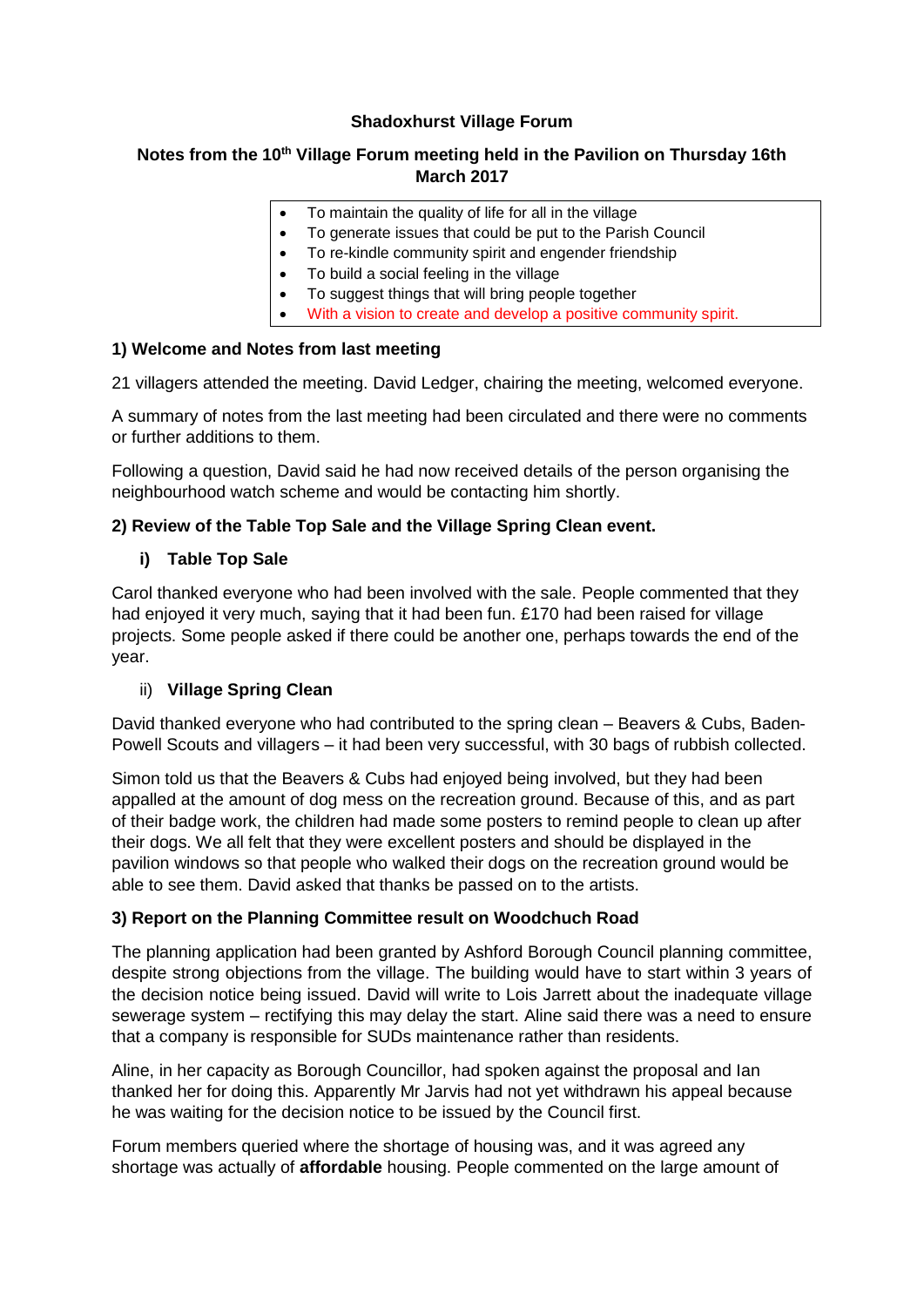unsold housing (including affordable housing) still remaining at Oak View, and how in any case a lot of so called 'affordable' housing wasn't really affordable to young people.

Colin said he was very upset that it had been one of our own Ward Borough Councillors, Brad, who had proposed that the development should be approved. He had given no warning of what he intended to do, it would have been common decency to forewarn us. People had no recourse to what he was saying and Brad should explain himself.

It was strongly felt that Brad's behaviour had let us all down, especially as he had previously assured Parish Councillors that he would support them regardless of their decision and speak on the Parish Council's behalf at the planning committee meeting – as recorded in the 8<sup>th</sup> February Parish Council minutes.

There was a general feeling of no confidence in Brad. Ian felt Brad was taking us for granted, and that we should be able to expect some integrity from our leaders. After discussion it was agreed that Cheryl and Ian should draft a letter expressing people's concerns for circulation to Forum members.

## **4) What do you want for the King's Head pub field?**

It was felt unrealistic to expect no development on this site, because it was included in Ashford's draft local plan and there is severe pressure to build houses. People discussed what they would like to see on the field, which included a village green at the front, and questions were raised about the type of houses wanted and whether there were places available at the local schools or doctors. How would development affect the pub?

In general people preferred much less than 24 houses on the site, although Aline thought we may have no choice as it's in the local plan as 24. However, if there is room for manoeuvre Aline agreed to contact Pentland homes and see what they say. Planning Officers, the Parish Council and Aline are all unhappy with the present layout of the site.

#### **5) Discussions about Nickley Wood**

Stuart and Margaret live in Nickley Wood, and they explained that the vast majority of the Travellers there are making good use of their land, and they felt it would be good if some of these Travellers would be willing to come along to the Forum meetings. However, it was felt that a couple of families were not making good use of their land, and despite concerns, Ashford Borough Council failed to enforce anything – that they seemed afraid to tackle the situation.

#### **6) Village events**

# **i) The Baden Powell Scouts**

They are holding a coffee morning event at the Village Hall this Saturday 18<sup>th</sup> March.

#### **ii) Showcasing Shadoxhurst**

Ron was thanked for his poster and artwork. Posters are currently being distributed. The big sign for the railings will go up on Sunday.

David will contact Nick from the Scout Explorers to go ahead with the BBQ in the car park. Some vegetarian options would be required too.

Teas and coffees will be on sale in the hall, and if people were able to make cakes that would be really good, please.